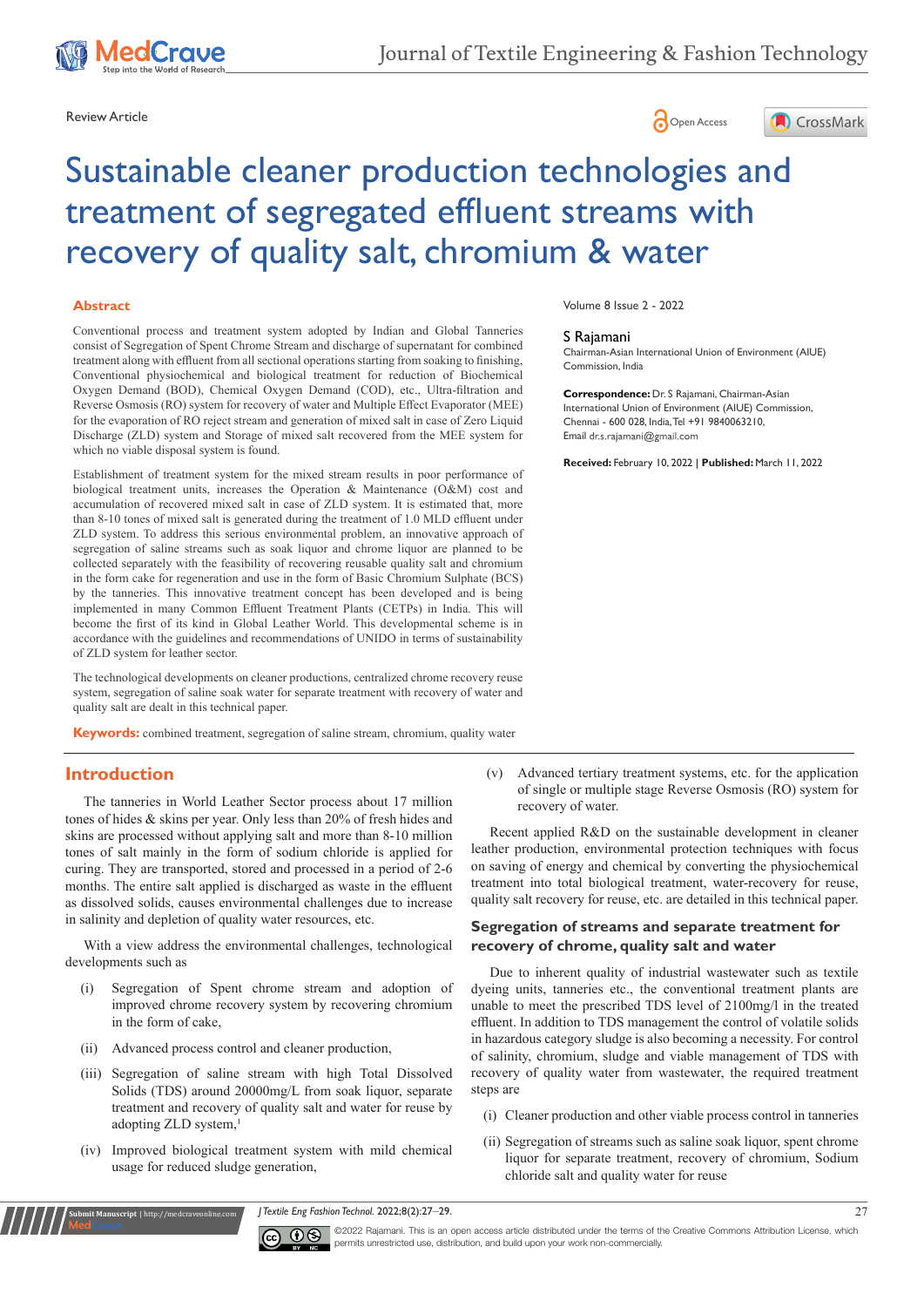- (iii)Upgradation of biological treatment systems with better efficiency in BOD and COD removal
- (iv)Minimum usage of chemicals in the treatment process and reduction in sludge generation
- (v) Reduction in TDS level in the mixed stream
- (vi)Tertiary treatment of the low saline mixed stream and integration of treated tannery effluent with treated domestic sewage wherever feasible for TDS management.

The availability of domestic sewage is limited in many locations for dilution/mixing with treated tannery effluent for TDS management. The viable plan of segregation of soak liquor, separate treatment and recovery of quality salt will be helpful in reduce the TDS level in the mixed stream and scope for adoption of dilution/mixing with available treated domestic sewage.

The segregated soak liquor is taken to the CETPs through separate pipe line and after primary and secondary treatment units, membrane system is adopted for recovery of water and quality of saline stream for reuse in pickling. The balance treated saline stream is evaporated and quality salt (98% purity) is recovered for reuse without any difficulty. In addition to recovery and reuse of quality water by the industry, the additional benefits are savings in chemical usage in the tanning process and reduction in pollution load in the effluent.

The segregated chrome stream is taken for Centralized Chrome Recovery System (CCRS) for recovery of chromium in the form of chromium cake. In the improved chrome recovery system, the time required in the chrome recovery process is reduced from 16 hrs to less than 8 hrs. By avoiding the soak stream and supernatant from the CCRS to the main composite stream, the TDS level will be reduced from the level of about 15000mg/l to 8000mg/l.

The process flow diagram of segregation and collection of three streams are

- (i) Saline Soak liquor,
- (ii) Spent Chrome liquor and
- (iii) Composite stream with low TDS and separate treatment as shown in Figure 1.



**Figure 1** Segregation and Treatment process of High Saline Streams and Composite Low Saline Stream in Uttar Pradesh Industry Clusters, India.

#### **Sustainable cleaner production and effluent treatment**

Due to the segregation of soak liquor and chrome stream for separate treatment and reuse, the TDS level in the main combined stream is reduced from 16000-20000mg/l to 8000-9000mg/l and it has become viable to convert the entire CETP to total biological treatment system. The salt recovered from the saline soak stream treatment has got more than 98% purity and the same is reusable. The segregation and separate treatment of saline stream reduces the volume domestic sewage requirement for dilution/mixing of treated composite stream by about 50%.

The scope for mixing the treated effluent with treated domestic sewage for overall TDS management and disposal by meeting all discharge parameters including TDS to the level of 2100mg/l without the necessity of Multiple Stage Evaporator (MEE). This sustainable approach is being implemented in many industrial locations such as Chennai, Kanpur, etc., in India.

#### **Integration of primary treatment with biological treatment for sulphide oxidation**

The effluent is collected in equalization cum mixing system, pumped to the primary clarifier, mixed with high dosing of chemicals such as lime alum, etc. The conventional system adopted in most of the CETPs in India could not reduce the sulphide level in the physiochemical treatment and the sludge accumulation in the equalization tank is one of the major problems. The COD reduction to the prescribed level (i.e. 250mg/l) in the final treated effluent could not be met by some of the CETPs adopting conventional physiochemical and biological treatment. The performances of the aerobic biological treatment system with limited detention time are not satisfactory and unable to produce required quality effluent.<sup>2,3</sup>

With a view to oxidize the sulphide present in the effluent, control the sludge settling in the equalization tank and to minimize the chemical usage the equalization system has been upgraded with increased detention time, increased depth and usage of new type of aspirators integrated with compressor. The residual excess biosludge from secondary clarifier is pumped to the equalization tank which is helpful in biological oxidation process and to reduce the chemical dosage in the first stage clarifier.<sup>4</sup> The upgradation of equalization cum mixing system in to aerobic biological oxidation using residual/ excess biosludge and adopted in one of the CETPs in India is shown below Figure 2.



**Figure 2** Improved Equalization-cum-Sulphide Oxidation System in Chennai, India.

**Citation:** Rajamani S. Sustainable cleaner production technologies and treatment of segregated effluent streams with recovery of quality salt, chromium & water. *J Textile Eng Fashion Technol.* 2022;8(2):27‒29. DOI: [10.15406/jteft.2022.08.00297](https://doi.org/10.15406/jteft.2022.08.00297)